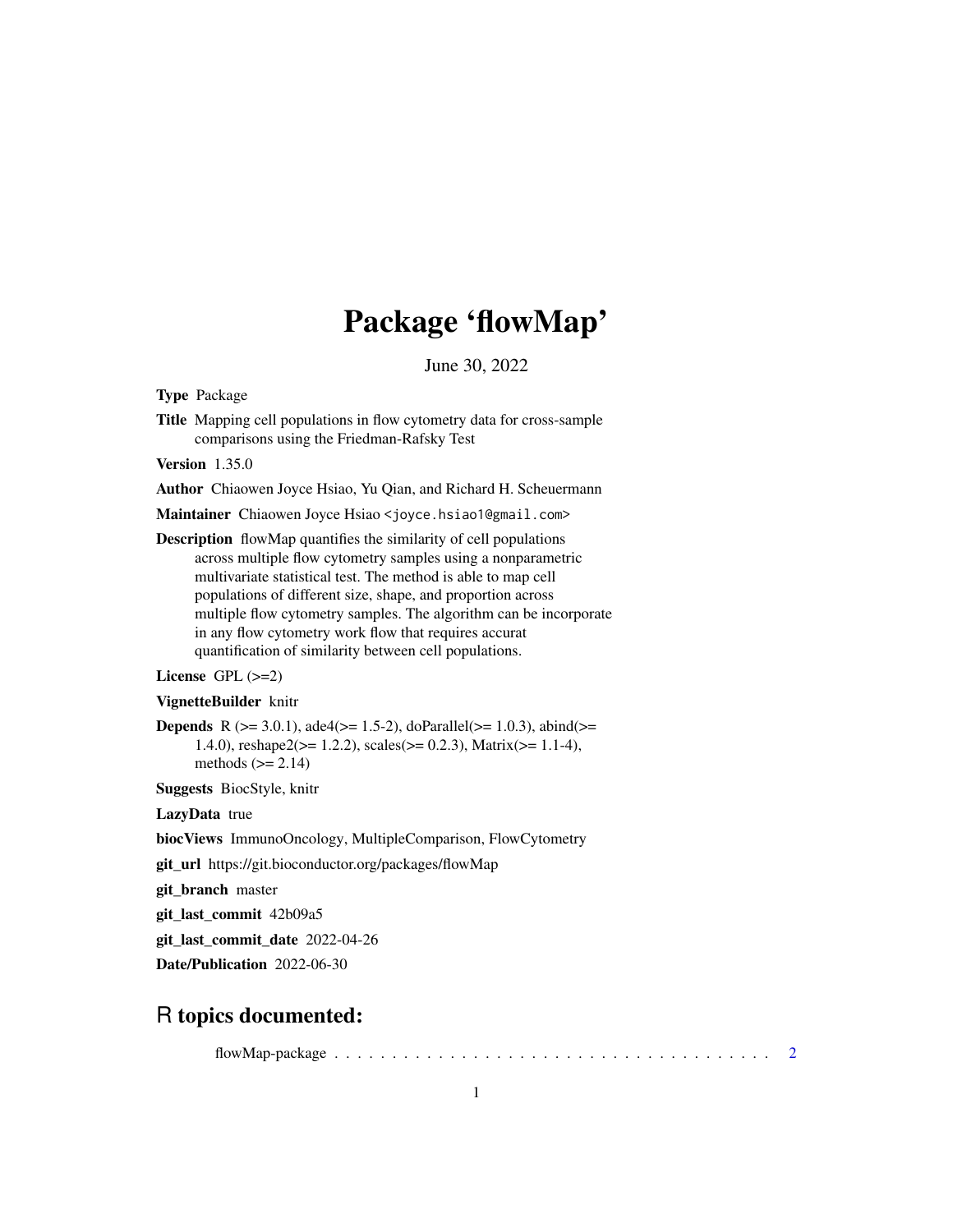# <span id="page-1-0"></span>2 **PRStats-class**

| Index |  |  |  |  |  |  |  |  |  |  |  |  |  |  |  |  |  |  |  |  |
|-------|--|--|--|--|--|--|--|--|--|--|--|--|--|--|--|--|--|--|--|--|

flowMap-package *Flow cytometry data cross-sample comparison*

## Description

This package implements a method for matching cell populations across multiple flow cytometry samples.

# Author(s)

Chiaowen Hsiao <joyce.hsiao1@gmail.com>

| FRstats-class | FR statistics and p-values generated from one single draw of the pop- |
|---------------|-----------------------------------------------------------------------|
|               | ulation pair comparison                                               |

# Description

This class stores the statistics required to compute median FR statistics across random draws.

# FIXME

## usage ## Accessors getFRstats(object) getPnorm(object)

### Author(s)

Chiaowen Joyce Hsiao <joyce.hsiao1@gmail.com>

#### Examples

## see vignettes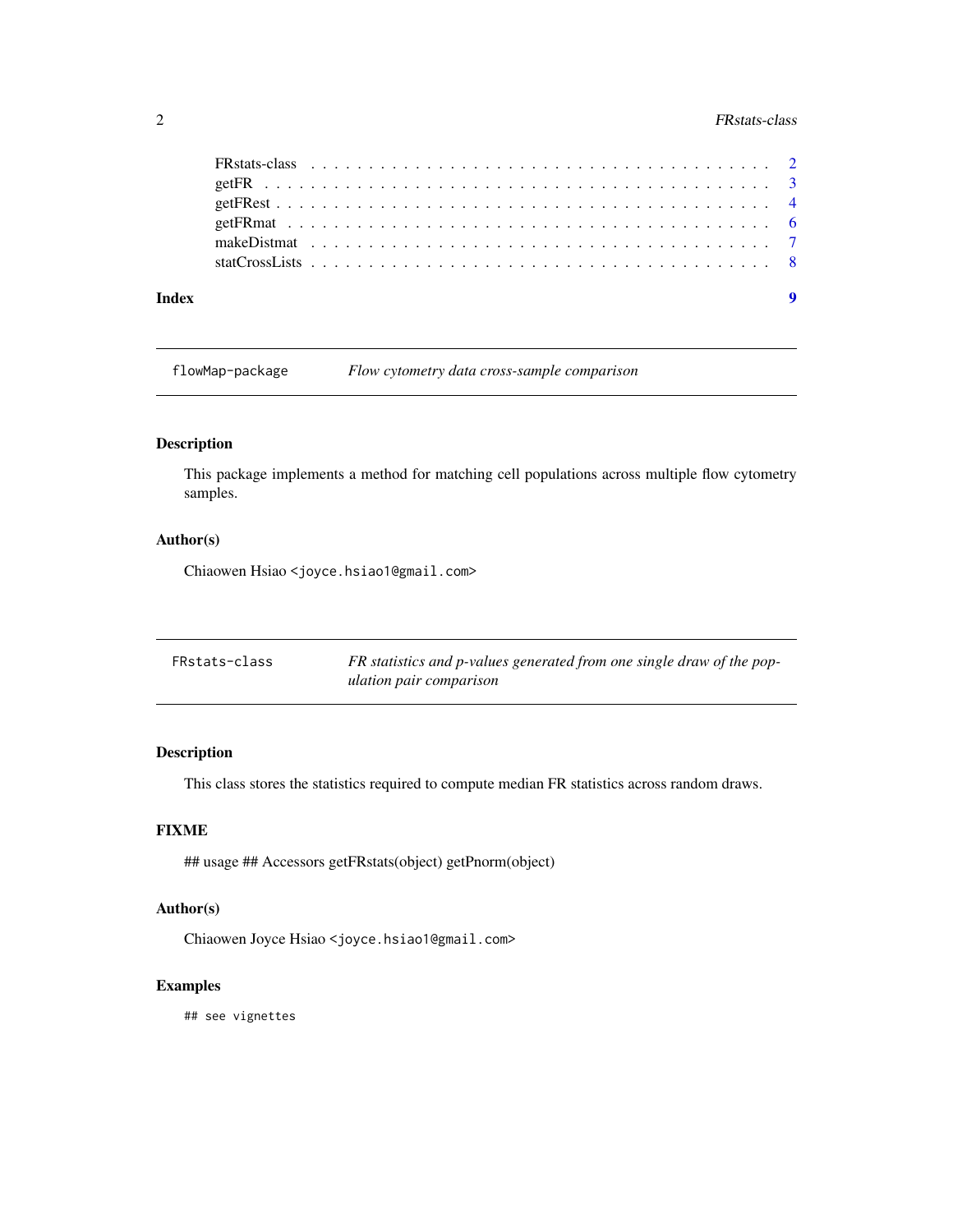<span id="page-2-0"></span>

# Description

Compute FR statistic for any two cell populations in flow cytometry data. Runtime of the FR test is quadratic in the number of events (nodes) totaling a single population pair comprison.

#### Usage

getFR(xx1, xx2)

#### Arguments

| $x \times 1$ | events of a single cell population, organized in a matrix or a data frame of events<br>(rows) by features (columns). |
|--------------|----------------------------------------------------------------------------------------------------------------------|
| xx2          | events of a single cell population, organized in a matrix or a data frame of events<br>(rows) by features (columns). |

#### Value

ww FR statistic.

runs number of within-group subtrees (large number of runs indicate high degree of dissimilarity between the two cell populations being compared.

mu expected number of runs (when the two cell populations are similarly distributed).

sigma2 variance of runs.

pNorm p-values of the FR statitic assuming large sample asymptotic normal assumption.

#### Author(s)

Chiaowen Joyce Hsiao <joyce.hsiao1@gmail.com>

#### Examples

## see vignettes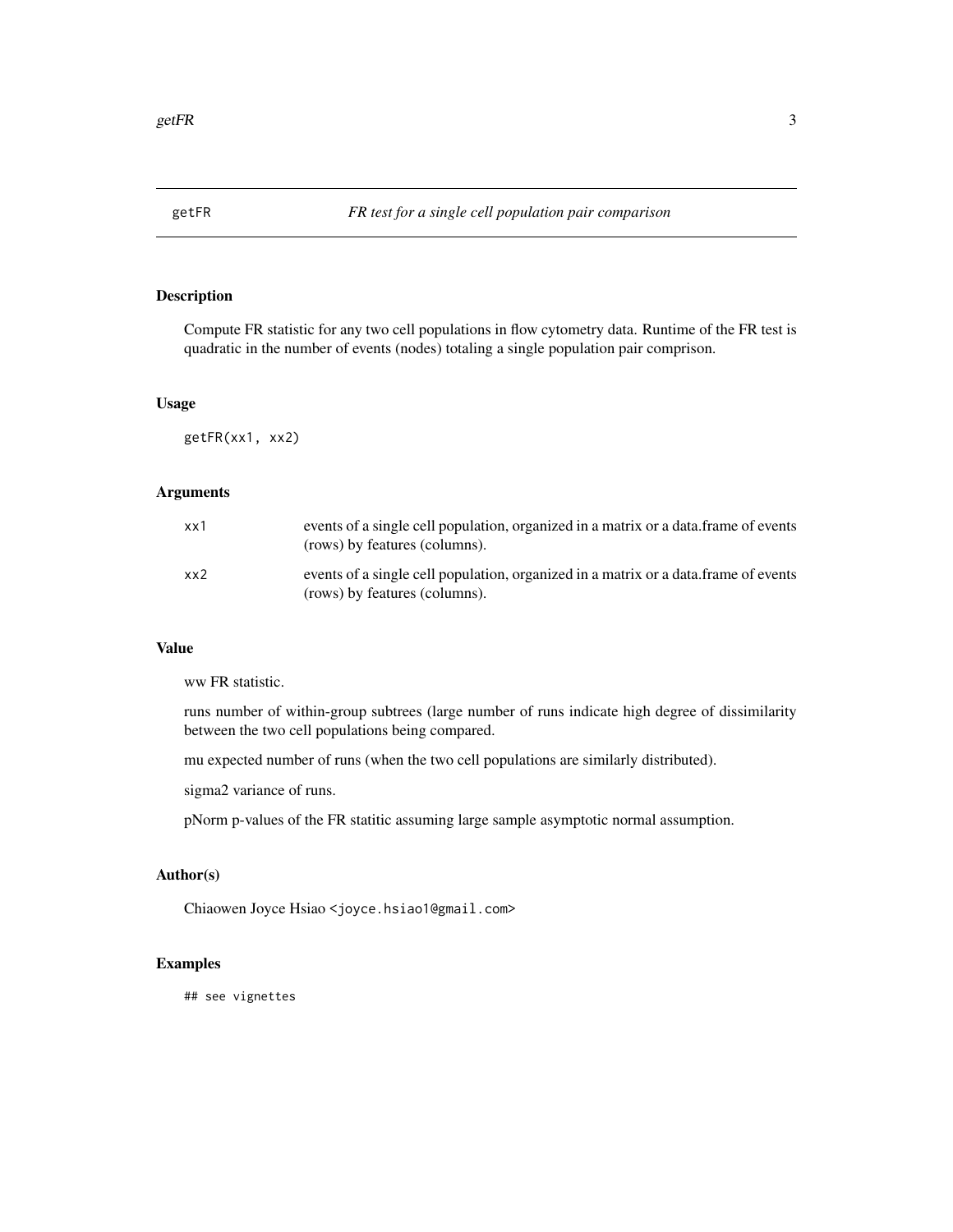#### Description

Estimate FR statistics comparing cell populations across two flow cytometry samples. The estimates are generated from [getFRmat](#page-5-1) and are dependent on the number of random draws as well as the size of each random sample. For every cell population pair comparison, we take the median of the FR statistics across all random samples as the estimated similarity. Parallel computing is used to minimize the runtime of the algorithm (doParallel). Users can specify the number of cores to be used depending on the available computing power. Default uses all available processing cores in the system.

Visualize minimum spanning tree (MST) of the pooled data combined from the two cell populations. MST is the basis of the FR statistics. Two populations are similar if their respective events congregate with events of the same population membership. Runs is calculated as the number of edges connecting nodes of different cell population membership plus 1 ( (or equivalently, the number of subtrees of homogeneous cell population membership).

#### Usage

```
getFRest(XX1, XX2, sampleMethod = "proportional", sampleSize = 200,
estStat = "median", ndraws = 200, ncores = NULL)
```

```
makeFRMST(mat, node.colors = c("blue", "red"))
```
#### Arguments

| XX1          | a flow cytometry sample of cell populations, organized in a matrix or a data.frame<br>of events (rows) by features (columns) where cell populaiton memberships are<br>indexed in the last column by a variable named id.                                                                                                                                                                                                                                                                |
|--------------|-----------------------------------------------------------------------------------------------------------------------------------------------------------------------------------------------------------------------------------------------------------------------------------------------------------------------------------------------------------------------------------------------------------------------------------------------------------------------------------------|
| XX2          | a flow cytometry sample of cell populations, organized in a matrix or a data.frame<br>of events (rows) by features (columns) where cell populaiton memberships are<br>indexed in the last column by a variable named id.                                                                                                                                                                                                                                                                |
| ndraws       | number of random samples. Runtime is linear in the number of random samples.<br>(default: 200)                                                                                                                                                                                                                                                                                                                                                                                          |
| sampleMethod | downsampling method, options include <i>equalSize</i> or <i>proportional</i> . Both meth-<br>ods sample events without replacement from the combined events in a single<br>cell population pair comparison. Using equalSize, each sample includes an<br>equal number of events from the two cell populations being compared. Us-<br>ing <i>proportional</i> , the ratio of the event membership is same as the ratio of event<br>membershiop prior to sampling. (default: proportional) |
| sampleSize   | specifies S, the number of events to be included in each sample. For <i>equalSize</i><br>sampling, S/2 is sampled from each population. For <i>proportional</i> sampling, the<br>ratio of event membership is the same as the ratio of event membership prior to<br>sampling. (default: 200)                                                                                                                                                                                            |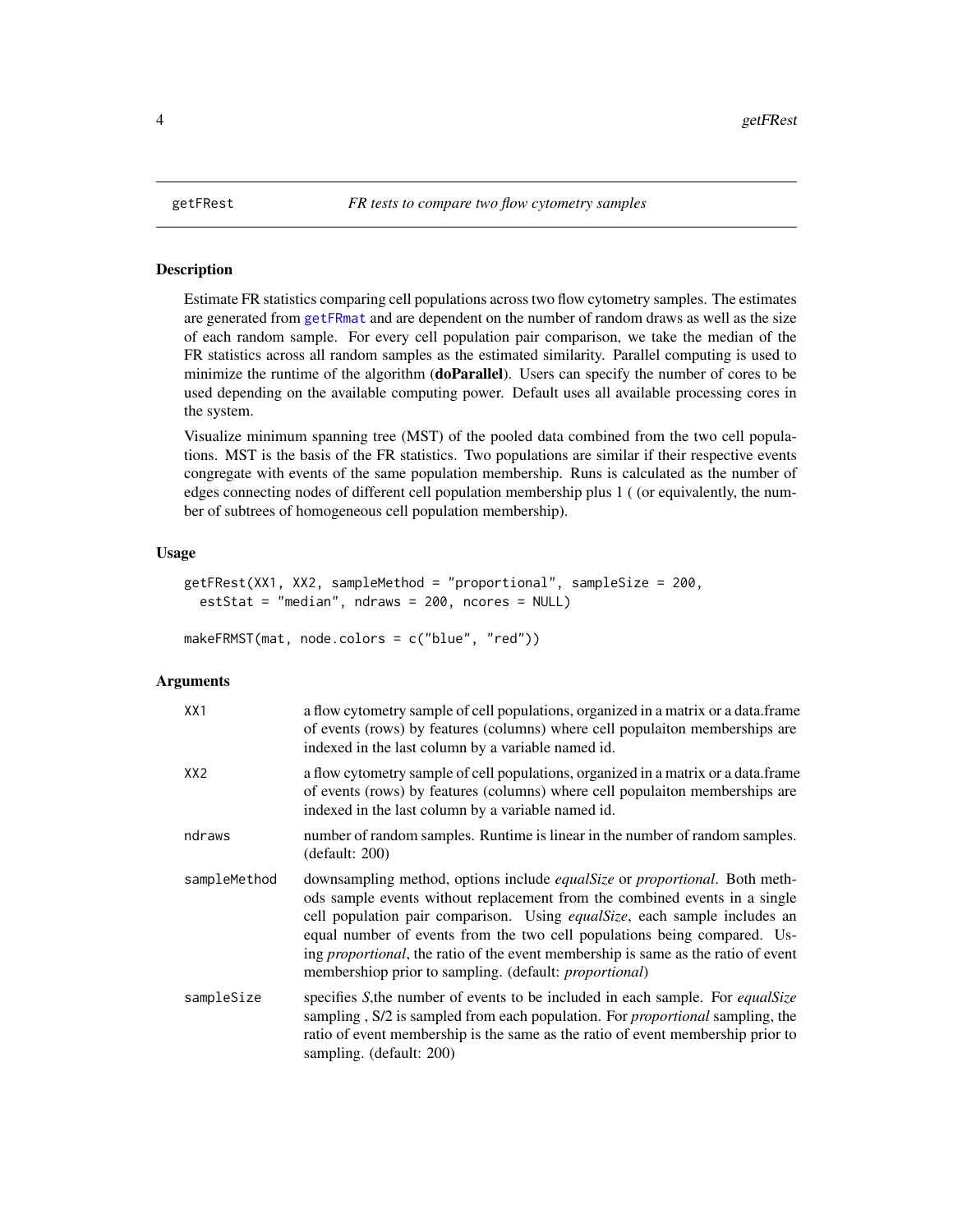#### getFRest 5

| estStat     | statistic that used to estimate FR statistic of each population pair comparison<br>across random samples. (default: median)                                                                                                                                                                                                                                                                |
|-------------|--------------------------------------------------------------------------------------------------------------------------------------------------------------------------------------------------------------------------------------------------------------------------------------------------------------------------------------------------------------------------------------------|
| mat         | a matrix or data.frame of the pooled data of a cell population pair. The rows<br>contain events in the pooled data. The columns are the expression markers. The<br>population membership is indexed in the last column of the matrix or data.frame.<br>The membership IDs are for plotting purposes, and hence need to uniquely iden-<br>tify the two cell populations in the pooled data. |
| node.colors | colors to label cell population membership of the events. (default: c("blue","red"))                                                                                                                                                                                                                                                                                                       |

#### Value

wmat a matrix of estimated FR statistics for each XX1 by XX2 population comparisons.

runsmat a matrix of estimated runs for each XX1 by XX2 population comparisons.

mumat a matrix of estimated expected number of runs for each XX1 by XX2 population comparisons.

sigma2mat a matrix of estimated variance of runs for each XX1 by XX2 population comparisons.

pNormat a matrix of one-sided p-values of the estimated FR statistic for each XX1 by XX2 population comparisons under the asymptotic normality assumption of the FR statistic.

g an *igraph* object that contains graph adjacency matrix of the minimum spanning tree calculated from euclidean distance between nodes in the pooled data combined from the two cell populations.

gall an *igraph* object that contains graph adjacency matrix containing euclidean distance between nodes in the pooled data from the two cell population. Complete graph is assumed here.

ww FR statistics for the cell population comparison (formula: (runs-mu)/sqrt(sigma2))

runs observed number of runs for the cell population comparison

mu expected number of runs for the cell population comparison

sigma2 variance of runs for the cell population comparison

pNorm p-value of the FR statistic for the cell population comparison

distmat a matrix defining Euclidean distance between events (nodes) across the two cell populations mstree minimum spannin tree defined in an adjacency matrix. 1 indicates an edge between nodes and 0 indicates non-existent edge.

C number of edge pairs (pairs of edges that share a common node) in the minumum spanning tree m number of events in the first cell population

n number of events in the second cell population

#### Author(s)

Chiaowen Joyce Hsiao <joyce.hsiao1@gmail.com>

Chiaowen Joyce Hsiao <joyce.hsiao1@gmail.com>

#### Examples

## see vignettes ## see vignettes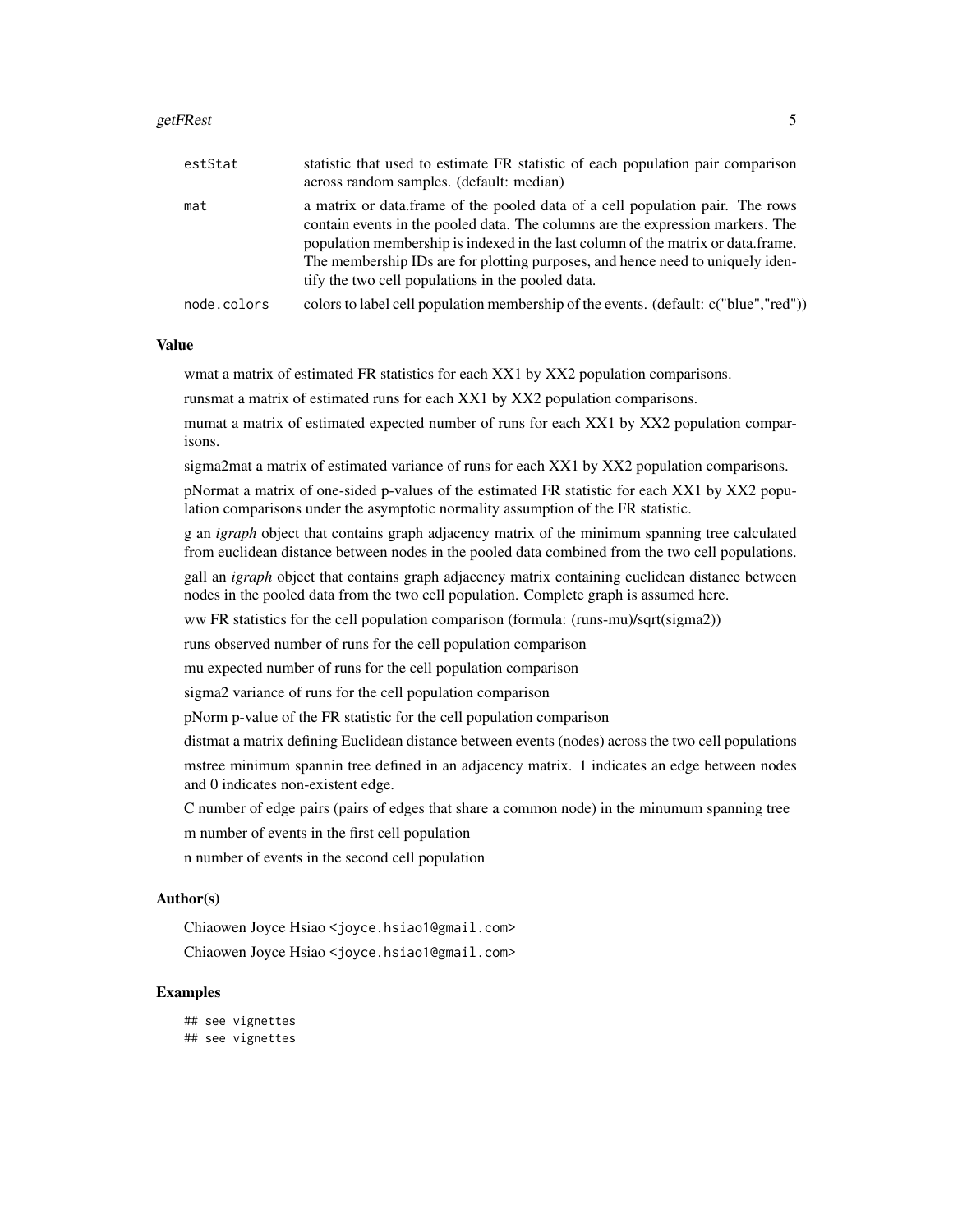<span id="page-5-1"></span><span id="page-5-0"></span>

#### Description

Perform FR tests to compare cell populations across two flow cytometry samples. The FR statistics are estimated based on a downsampling scheme designed to optimize runtime as well as precision and accuracy of the statistics. The downsampling scheme samples from the pooled data of events across a single cell population comparison. The events in the sample maintain the same cell population membership ratio as the events in the pooled data (*proportional*) or include an equal number of events from the two cell populations in the comparison.

#### Usage

getFRmat(XX1, XX2, sampleMethod, sampleSize, i = NULL)

#### Arguments

| XX1             | a flow cytometry sample of cell populations, organized in a matrix or a data.frame<br>of events (rows) by features (columns) where cell populaiton memberships are<br>indexed in the last column by a variable named id.                                                                                                                                                                                                                                                                        |
|-----------------|-------------------------------------------------------------------------------------------------------------------------------------------------------------------------------------------------------------------------------------------------------------------------------------------------------------------------------------------------------------------------------------------------------------------------------------------------------------------------------------------------|
| XX <sub>2</sub> | a flow cytometry sample of cell populations, organized in a matrix or a data.frame<br>of events (rows) by features (columns) where cell populaiton memberships are<br>indexed in the last column by a variable named id.                                                                                                                                                                                                                                                                        |
| sampleMethod    | downsampling method, options include <i>equalSize</i> or <i>proportional</i> . Both meth-<br>ods sample events without replacement from the combined events in a single<br>cell population pair comparison. Using equalSize, each sample includes an<br>equal number of events from the two cell populations being compared. Us-<br>ing <i>proportional</i> , the ratio of the event membership is same as the ratio of event<br>membershiop prior to sampling. (default: <i>proportional</i> ) |
| sampleSize      | specifies S, the number of events to be included in each sample. For <i>equalsize</i><br>sampling, S/2 is sampled from each population. For <i>proportional</i> sampling, the<br>ratio of event membership is the same as the ratio of event membership prior to<br>sampling.                                                                                                                                                                                                                   |
| i               | dummy variable to initialize parallel computing (doParallel).                                                                                                                                                                                                                                                                                                                                                                                                                                   |

#### Value

wmat a list of matrices containing sample FR statistics for each XX1 by XX2 population comparisons.

runsmat a list of matrices containing sample runs for each XX1 by XX2 population comparisons.

mumat a list of matrices containing sample expected number of runs for each XX1 by XX2 population comparisons.

sigma2mat a list of matrices containing sample estimated variance of runs for each XX1 by XX2 population comparisons.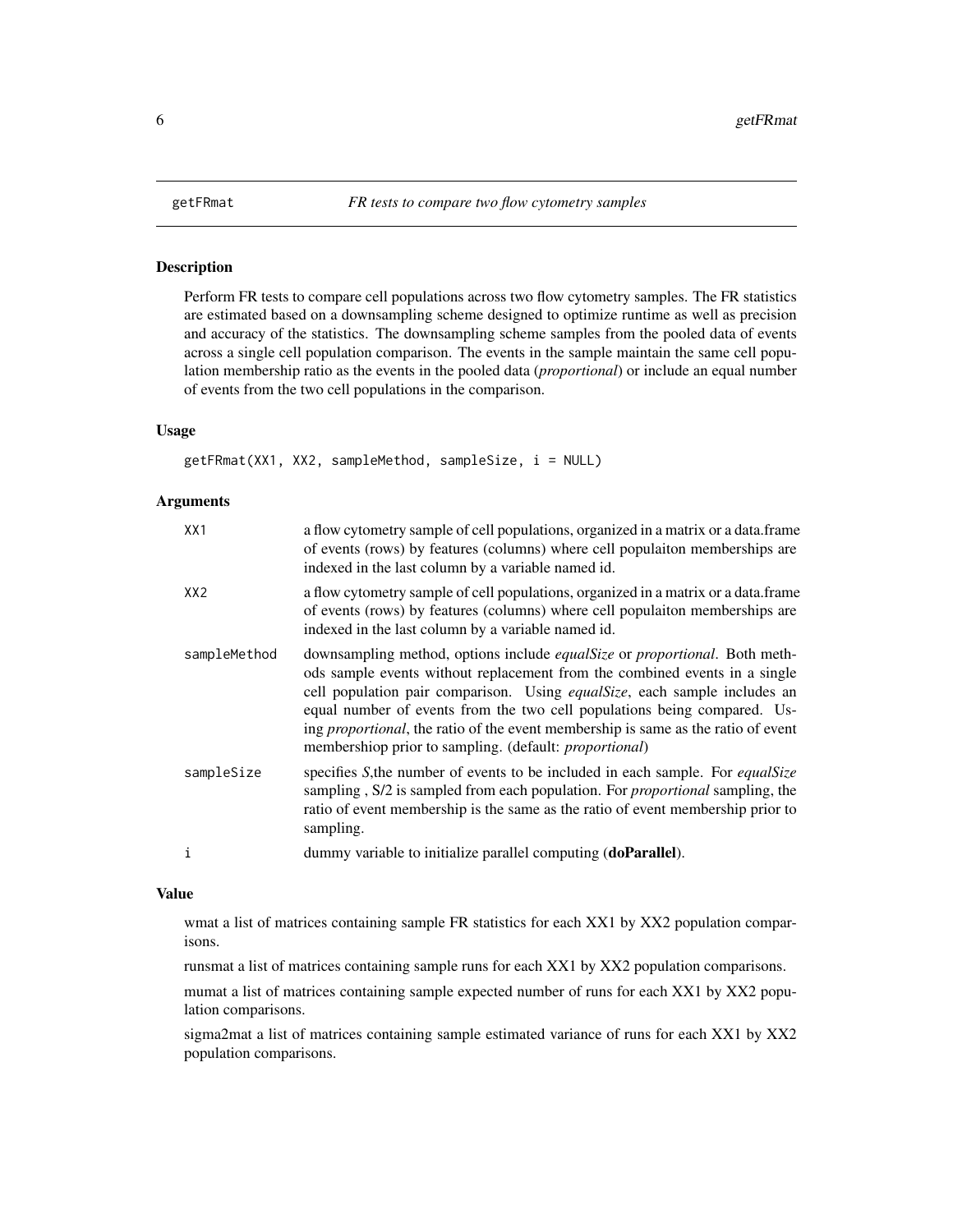#### <span id="page-6-0"></span>makeDistmat 7

pNormat a list of matrices containing sample one-sided p-value associated with the FR statistics of XX1 by XX2 population comparisons under the asymptotic normality assumption of the FR statistic.

# Author(s)

Chiaowen Joyce Hsiao <joyce.hsiao1@gmail.com>

| makeDistmat | Generate a similarity matrix quantifying similarity between cell pop- |
|-------------|-----------------------------------------------------------------------|
|             | ulations across flow cytmetry samples                                 |

### Description

Perform [getFRest](#page-3-1) for multiple sample comparisons. For a two-sample comparison of n1 and n2 cell populations, we generate a similarity matrix of dimension (n1+n2)-by-(n1+n2).

#### Usage

```
makeDistmat(samples, sampleMethod = "proportional", sampleSize = 200,
 ndraws = 200)
```
#### Arguments

| samples      | a list of data. frames or matrices of flow cytometry samples. Each data. frame or<br>matrix consists of columns of features (flow cytometry channels), followed by a<br>column of population membership $(id)$ .                                                                                                                                                                                                                                                                                |
|--------------|-------------------------------------------------------------------------------------------------------------------------------------------------------------------------------------------------------------------------------------------------------------------------------------------------------------------------------------------------------------------------------------------------------------------------------------------------------------------------------------------------|
| sampleMethod | downsampling method, options include <i>equalSize</i> or <i>proportional</i> . Both meth-<br>ods sample events without replacement from the combined events in a single<br>cell population pair comparison. Using equalSize, each sample includes an<br>equal number of events from the two cell populations being compared. Us-<br>ing <i>proportional</i> , the ratio of the event membership is same as the ratio of event<br>membershiop prior to sampling. (default: <i>proportional</i> ) |
| sampleSize   | specifies S, the number of events to be included in each sample. For <i>equalSize</i><br>sampling, S/2 is sampled from each population. For <i>proportional</i> sampling, the<br>ratio of event membership is the same as the ratio of event membership prior to<br>sampling. (default: 200)                                                                                                                                                                                                    |
| ndraws       | number of random samples. Runtime is linear in the number of random samples.<br>(detault: 200)                                                                                                                                                                                                                                                                                                                                                                                                  |

## Value

distmat a matrix of estimated FR statistics across multiple samples. Rows and columns are indexed in the order in which each sample appears in the input list. For example, a two sample comparison entails rows and columns of *distmat* indexed as 1.x follwed by 2.y where x is the Sample 1 population IDs, and 2.y is the Sample 2 population IDs.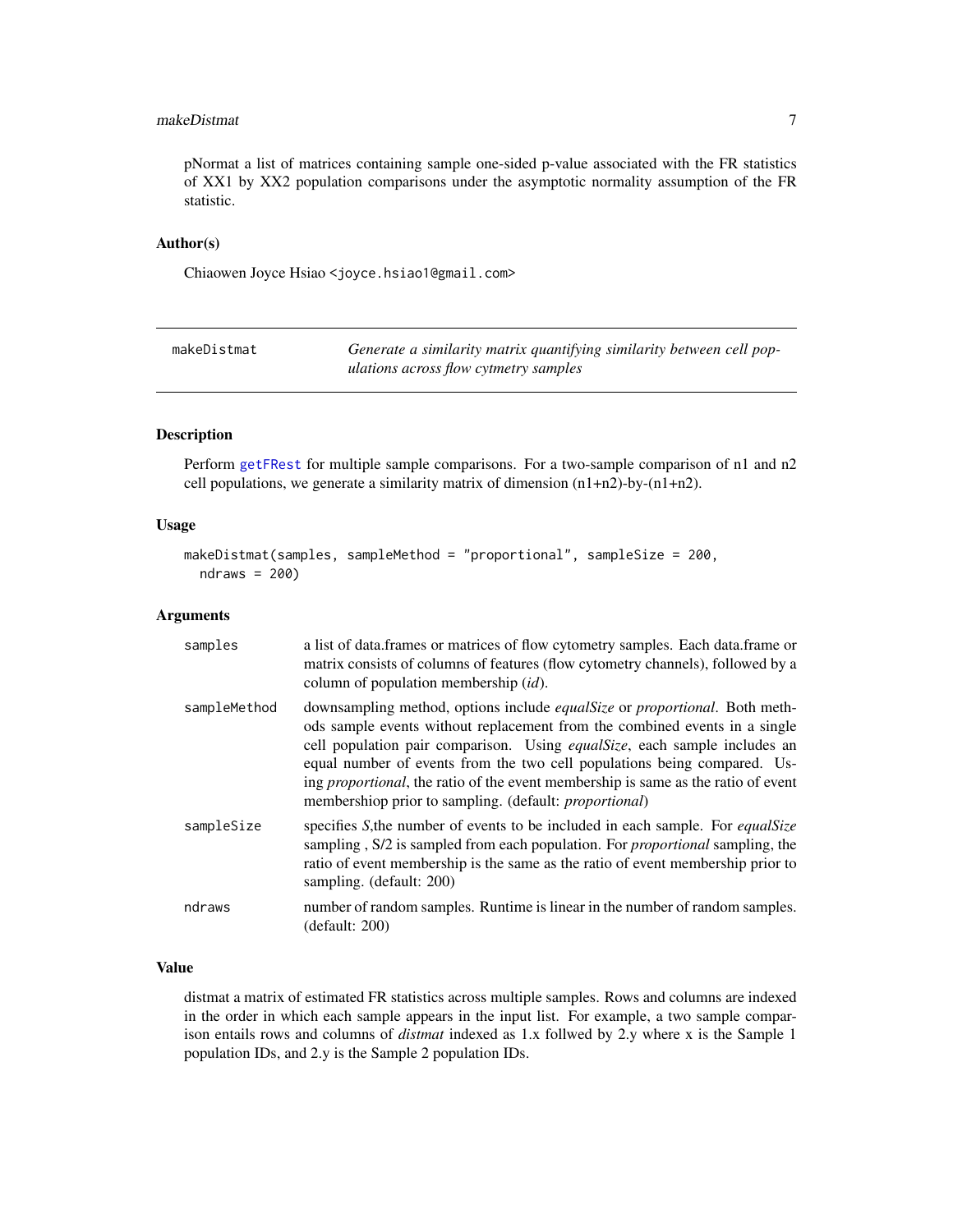# <span id="page-7-0"></span>Author(s)

Chiaowen Joyce Hsiao <joyce.hsiao1@gmail.com>

statCrossLists *summary statistic across elements of lists*

# Description

Compute an estimate of F-R statistics across random draws of cell population comparison.

## Usage

```
statCrossLists(obj, STAT)
```
# Arguments

| obi         | an object of one or more lists. List elements must be matrices of sample dimen-<br>sions          |
|-------------|---------------------------------------------------------------------------------------------------|
| <b>STAT</b> | the statistic to be computed for each entry in the matrix across lists. Default<br>value: median. |

#### Value

est a matrix of the estimated statistic across random draws.